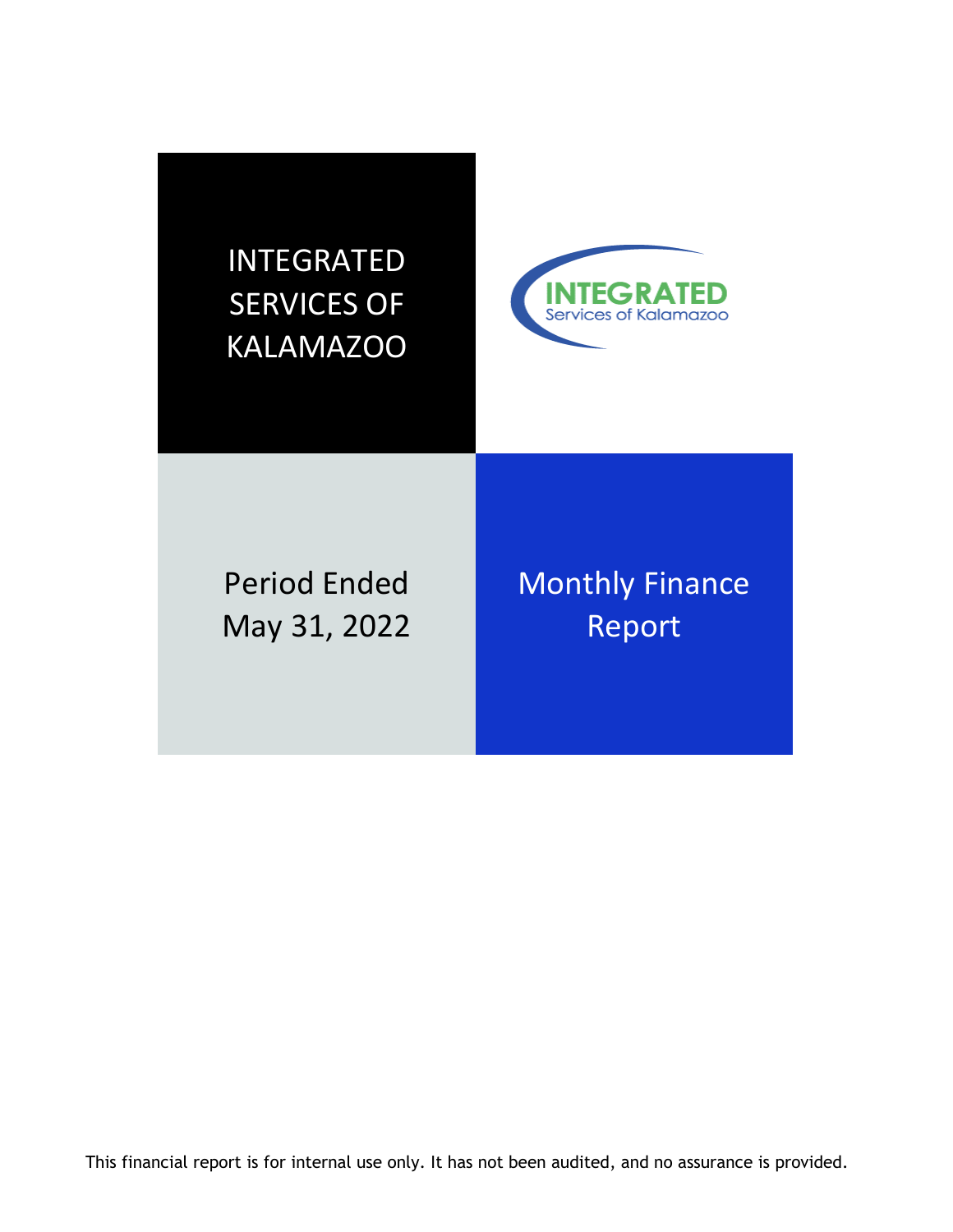|  |  |  | <b>Statement of Net Position</b> |
|--|--|--|----------------------------------|
|  |  |  |                                  |

May 31, 2022

|                                                 | <b>May 2021</b><br>(unaudited) | <b>May 2022</b>  |
|-------------------------------------------------|--------------------------------|------------------|
| <b>Assets</b>                                   |                                |                  |
| <b>Current assets</b>                           |                                |                  |
| Cash and investments                            | \$<br>28,802,019               | \$<br>26,168,120 |
| Accounts receivable                             | 4,338,632                      | 6,104,243        |
| Due from other governments                      | 1,526                          | 4,567,544        |
| Prepaid items                                   | 827,255                        | 826,128          |
| <b>Total current assets</b>                     | 33,969,432                     | 37,666,035       |
| <b>Non-current assets</b>                       |                                |                  |
| Capital assets, net of accumulated depreciation | 9,137,478                      | 9,264,842        |
| Net pension asset, net of deferred outflows     | 4,937,091                      | 5,722,229        |
| <b>Total non-current assets</b>                 | 14,074,569                     | 14,987,071       |
| <b>Total assets</b>                             | 48,044,001                     | 52,653,106       |
| <b>Liabilities</b>                              |                                |                  |
| <b>Current liabilities</b>                      |                                |                  |
| Accounts payable                                | \$<br>6,465,281                | \$<br>8,032,697  |
| Due to other governments                        | 10,359,255                     | 1,134,966        |
| Due to providers                                | 332,841                        | (85, 650)        |
| Accrued payroll and payroll taxes               | 1,377,366                      | 948,696          |
| Unearned revenue                                | 4,322,863                      | 572,957          |
| <b>Total current liabilities</b>                | 22,857,606                     | 10,603,667       |
| <b>Non-current liabilities</b>                  |                                |                  |
| Long-term debt                                  | 4,416,039                      | 4,187,927        |
| <b>Total liabilities</b>                        | 27,273,645                     | 14,791,594       |
| <b>Net position</b>                             |                                |                  |
| Designated                                      | 10,010,484                     | 15,242,325       |
| Undesignated                                    | 5,323,673                      | 5,323,673        |
| Investment in fixed assets                      | 4,841,804                      | 4,841,804        |
| Previous year close                             |                                |                  |
| Net gain (loss) for period                      | 594,395                        | 12,453,710       |
| <b>Net position</b>                             | 20,770,356                     | 37,861,512       |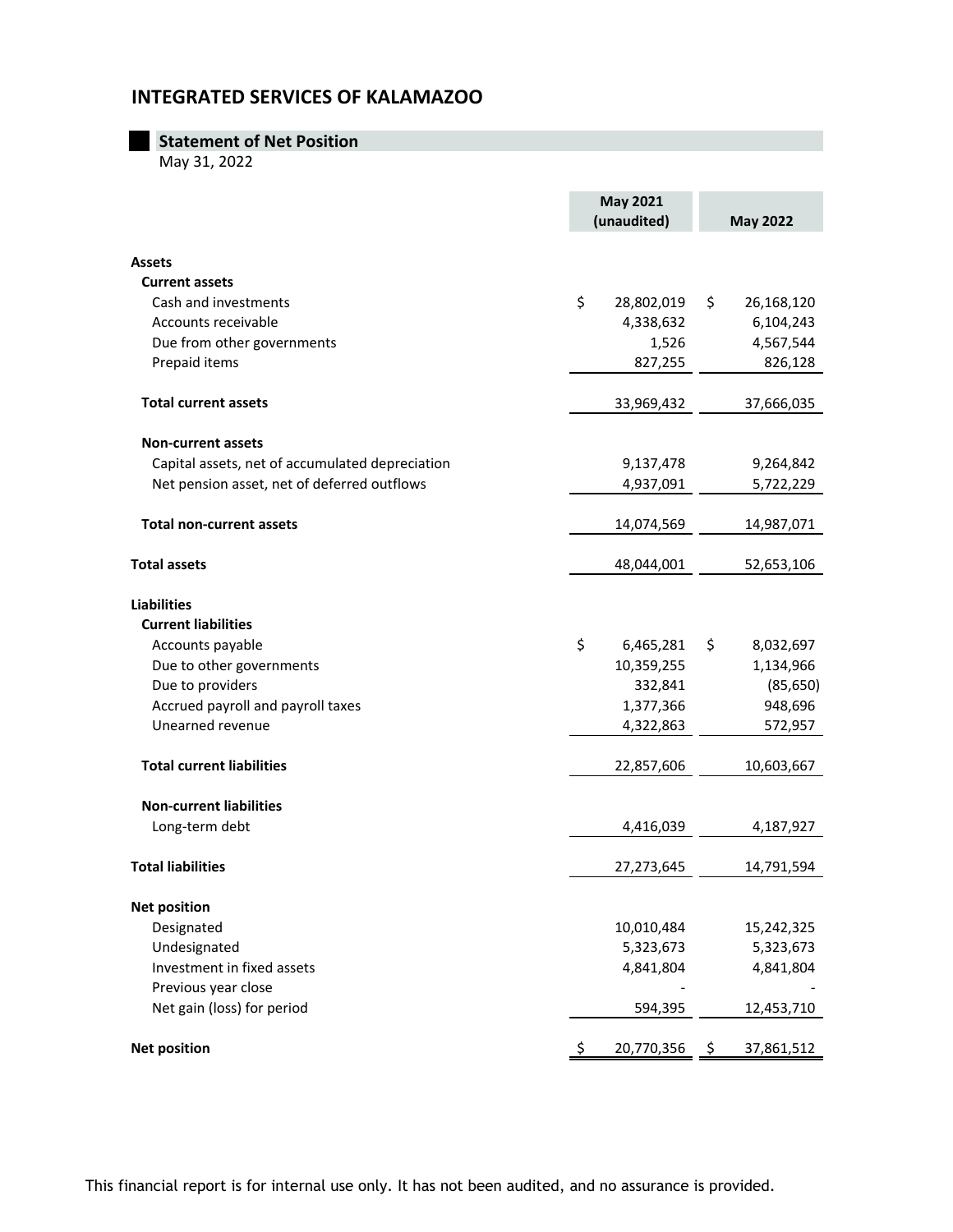### **Statement of Revenue, Expenses and Change in Net Position**

October 1, 2021 through May 31, 2022 Percent of Year is 66.67%

|                                 | Amended<br>2022 BUDGET | <b>YTD Totals</b><br>5/31/22 | <b>Remaining</b><br><b>Budget</b> | Percent of<br><b>Budget - YTD</b> |  |  |  |
|---------------------------------|------------------------|------------------------------|-----------------------------------|-----------------------------------|--|--|--|
| <b>Operating revenue</b>        |                        |                              |                                   |                                   |  |  |  |
| Medicaid:                       |                        |                              |                                   |                                   |  |  |  |
| <b>Traditional Capitation</b>   | \$<br>63,305,736       | \$<br>46,484,851             | 16,820,885<br>\$                  | 73.43%                            |  |  |  |
| Healthy Michigan Capitation     | 10,040,766             | 7,726,455                    | 2,314,311                         | 76.95%                            |  |  |  |
| <b>Autism Captiation</b>        | 6,474,379              | 3,933,128                    | 2,541,251                         | 60.75%                            |  |  |  |
| Settlement                      |                        | (17, 369, 469)               | 17,369,469                        | #DIV/0!                           |  |  |  |
| <b>State General Fund:</b>      |                        |                              |                                   |                                   |  |  |  |
| Formula Fundings                | 3,826,552              | 2,551,032                    | 1,275,520                         | 66.67%                            |  |  |  |
| PY General Fund Carryforward    | 173,931                |                              | 173,931                           | 0.00%                             |  |  |  |
| Settlement                      |                        |                              |                                   | 0.00%                             |  |  |  |
| <b>CCBHC Demonstration</b>      |                        | 4,682,965                    | (4,682,965)                       | 0.00%                             |  |  |  |
| <b>CCBHC Accrual</b>            |                        | 21,922,213                   | (21, 922, 213)                    | 0.00%                             |  |  |  |
| <b>County Allocation</b>        | 1,550,400              | 1,292,000                    | 258,400                           | 83.33%                            |  |  |  |
| <b>Client Fees</b>              |                        |                              |                                   |                                   |  |  |  |
|                                 | 439,000                | 285,262                      | 153,738                           | 64.98%                            |  |  |  |
| <b>SUD Block Grant</b>          | 111,957                | 74,645                       | 37,312                            | 66.67%                            |  |  |  |
| Other Grant revenue             | 20,955,749             | 13,951,099                   | 7,004,650                         | 66.57%                            |  |  |  |
| Other earned contracts          | 1,441,940              | 790,399                      | 651,541                           | 54.81%                            |  |  |  |
| <b>COFR</b>                     | 28,150                 | 7,064                        | 21,086                            | 25.09%                            |  |  |  |
| Interest                        | 69,250                 | 42,675                       | 26,575                            | 61.62%                            |  |  |  |
| Local revenue                   | 10,000                 | 1,459                        | 8,541                             | 0.00%                             |  |  |  |
| <b>Total operating revenue</b>  | \$108,427,810          | \$<br>86,375,779             | \$<br>22,052,031                  | 79.66%                            |  |  |  |
| <b>Operating expenses</b>       |                        |                              |                                   |                                   |  |  |  |
| Salaries and wages              | \$<br>20,765,385       | \$<br>13,864,282             | \$.<br>6,901,103                  | 66.77%                            |  |  |  |
| Employee benefits               | 7,448,927              | 4,219,205                    | 3,229,722                         | 56.64%                            |  |  |  |
| Staff development               | 217,339                | 55,461                       | 161,878                           | 25.52%                            |  |  |  |
| Payments to providers           | 61,238,035             | 42,562,406                   | 18,675,629                        | 69.50%                            |  |  |  |
| Administrative contracts        | 16,155,974             | 11,191,874                   | 4,964,100                         | 69.27%                            |  |  |  |
| IT software and equipment       | 239,565                | 446,845                      | (207, 280)                        | 186.52%                           |  |  |  |
| Client transportation           | 25,410                 | 11,402                       | 14,008                            | 44.87%                            |  |  |  |
| Staff travel                    | 375,141                | 124,386                      | 250,755                           | 33.16%                            |  |  |  |
| Office expenses                 | 453,902                | 294,976                      | 158,926                           | 64.99%                            |  |  |  |
| Insurance expense               | 94,481                 | 88,042                       | 6,439                             | 93.19%                            |  |  |  |
| Depreciation expense            | 302,498                | 301,991                      | 507                               | 99.83%                            |  |  |  |
| Utilities                       | 838,400                | 737,828                      | 100,572                           | 88.00%                            |  |  |  |
| <b>Facilities</b>               | 175,879                | 47,703                       | 128,176                           | 27.12%                            |  |  |  |
| Prior year adjustment           |                        | (24, 333)                    | 24,333                            | 0.00%                             |  |  |  |
|                                 |                        |                              |                                   |                                   |  |  |  |
| <b>Total operating expenses</b> | \$108,330,936          | 73,922,069<br>Ş.             | \$<br>34,408,867                  | 68.24%                            |  |  |  |
| Change in net position          | 96,874                 | 12,453,710                   | \$ (12,356,836)                   |                                   |  |  |  |
| <b>Beginning net position</b>   | 25,407,802             | 25,407,802                   |                                   |                                   |  |  |  |
| <b>Ending net position</b>      | \$<br>25,504,676       | 37,861,512<br>\$             |                                   |                                   |  |  |  |

This financial report is for internal use only. It has not been audited, and no assurance is provided.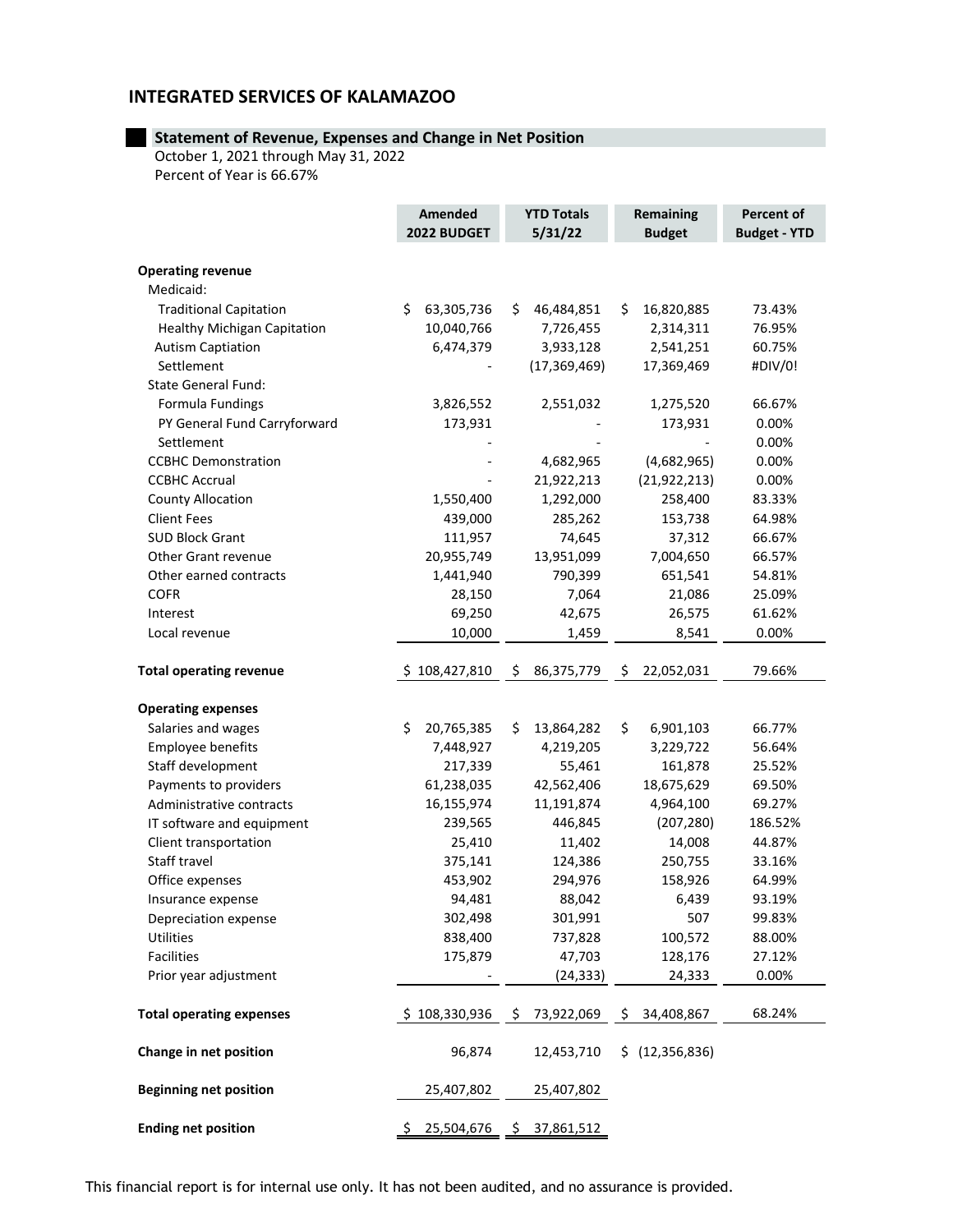# **Statement of Revenue, Expenses and Change in Net Position** October 1, 2021 through May 31, 2022

Percent of Year is 66.67%

|                                                                                                                                 |                             | <b>Specialty Services</b>                                       |                              |                                                               |     | <b>Healthy Michigan</b>                   |     |                                          |   | Autism                      |     |                                       |      | <b>SUD Block Grant</b>      |               | <b>Totals</b>                                                                                        |    |                                                                 |    |                                                               |  |                                                                      |
|---------------------------------------------------------------------------------------------------------------------------------|-----------------------------|-----------------------------------------------------------------|------------------------------|---------------------------------------------------------------|-----|-------------------------------------------|-----|------------------------------------------|---|-----------------------------|-----|---------------------------------------|------|-----------------------------|---------------|------------------------------------------------------------------------------------------------------|----|-----------------------------------------------------------------|----|---------------------------------------------------------------|--|----------------------------------------------------------------------|
|                                                                                                                                 | <b>YTD</b><br><b>Budget</b> |                                                                 | <b>YTD Totals</b><br>5/31/22 |                                                               |     | <b>YTD</b><br><b>Budget</b>               |     | <b>YTD Totals</b><br>5/31/22             |   | <b>YTD</b><br><b>Budget</b> |     | <b>YTD Totals</b><br>5/31/22          |      | <b>YTD</b><br><b>Budget</b> |               | <b>YTD Totals</b><br>5/31/22                                                                         |    | <b>YTD</b><br><b>Budget</b>                                     |    | <b>YTD Totals</b><br>5/31/22                                  |  | Variance                                                             |
| <b>Operating revenue</b><br>Medicaid:                                                                                           |                             |                                                                 |                              |                                                               |     |                                           |     |                                          |   |                             |     |                                       |      |                             |               |                                                                                                      |    |                                                                 |    |                                                               |  |                                                                      |
| <b>Traditional Capitation</b><br><b>Healthy Michigan Capitation</b><br><b>Autism Capitation</b>                                 |                             | \$42,203,824                                                    | ς.                           | 46,484,851                                                    |     | 6,693,844                                 | -S  | 7,726,455                                |   | 4,316,253                   | Ŝ   | $\overline{\phantom{a}}$<br>3,933,128 | \$   |                             | <sup>\$</sup> | $\overline{\phantom{a}}$                                                                             |    | 42,203,824<br>6,693,844<br>4,316,253                            |    | 46,484,851<br>7,726,455<br>3,933,128                          |  | 4,281,027<br>1,032,611<br>(383, 124)                                 |
| Settlement Estimate<br><b>Client Fees</b><br><b>SUD Block Grant</b>                                                             |                             | 4,339,527<br>292,667                                            |                              | (12,026,244)<br>285,262                                       |     | (3,689,318)                               |     | (5, 176, 959)                            |   | (350, 282)                  |     | (91, 621)                             |      | 74,638                      |               | (74, 645)<br>74,645                                                                                  |    | 299,927<br>292,667<br>74,638                                    |    | (17, 369, 469)<br>285,262<br>74,645                           |  | (17,669,396)<br>(7, 404)                                             |
| <b>Total operating revenue</b>                                                                                                  |                             | 46,836,018                                                      | Ŝ.                           | 34,743,869                                                    | Ŝ.  | 3,004,526                                 | -S  | 2,549,496                                | S | 3,965,971                   | -Ŝ  | 3,841,507                             | - \$ | 74,638                      | Ŝ.            | $\mathbf 0$                                                                                          | \$ | 53,881,152                                                      | Ŝ. | 41,134,873                                                    |  | \$(12,746,280)                                                       |
| <b>Operating expenses</b>                                                                                                       |                             |                                                                 |                              |                                                               |     |                                           |     |                                          |   |                             |     |                                       |      |                             |               |                                                                                                      |    |                                                                 |    |                                                               |  |                                                                      |
| Youth Programs<br><b>MIA Programs</b><br><b>IDDA Programs</b><br>Integrated Health Clinic<br>Administration<br>Homeless Shelter |                             | 4,291,641<br>14,674,021<br>20,877,511<br>1,905,905<br>4,993,214 | \$                           | 1,019,970<br>10,375,410<br>21,121,709<br>474,538<br>1,752,244 | -\$ | 2,456,728<br>194,367<br>33,116<br>320,314 | -\$ | 2,337,980<br>24,689<br>58,247<br>128,579 |   | 3,543,156<br>422,814        | - Ś | 3,647,768<br>193,739                  | - \$ | 74,638                      | Ś             | $\sim$<br>$\overline{\phantom{a}}$<br>$\sim$<br>$\overline{\phantom{a}}$<br>$\overline{\phantom{a}}$ |    | 7,834,797<br>17,205,387<br>21,071,879<br>1,939,021<br>5,736,342 |    | 4,667,738<br>12,713,390<br>21,146,398<br>532,785<br>2,074,562 |  | (3, 167, 059)<br>(4,491,997)<br>74,519<br>(1,406,236)<br>(3,661,780) |
| Non-DCH Activity Expenditures                                                                                                   |                             | 93,726                                                          |                              |                                                               |     |                                           |     |                                          |   |                             |     |                                       |      |                             |               |                                                                                                      |    | 93,726                                                          |    |                                                               |  | (93, 726)                                                            |
| <b>Total operating expenses</b>                                                                                                 |                             | 46,836,018                                                      |                              | \$34,743,870                                                  | Ŝ.  | 3,004,525                                 | -S  | 2,549,496                                |   | 3,965,970                   | Ŝ.  | 3,841,507                             | -\$  | 74,638                      | Ŝ.            | $\sim$                                                                                               | S. | 53,881,151                                                      | S. | 41,134,872                                                    |  | \$ (12, 746, 279)                                                    |
| Change in net position                                                                                                          |                             | (0)                                                             |                              | (0)                                                           |     | 0                                         |     | (0)                                      |   | 0                           |     | 0                                     |      |                             |               | $\mathbf 0$                                                                                          | Ś  |                                                                 |    | 0                                                             |  |                                                                      |